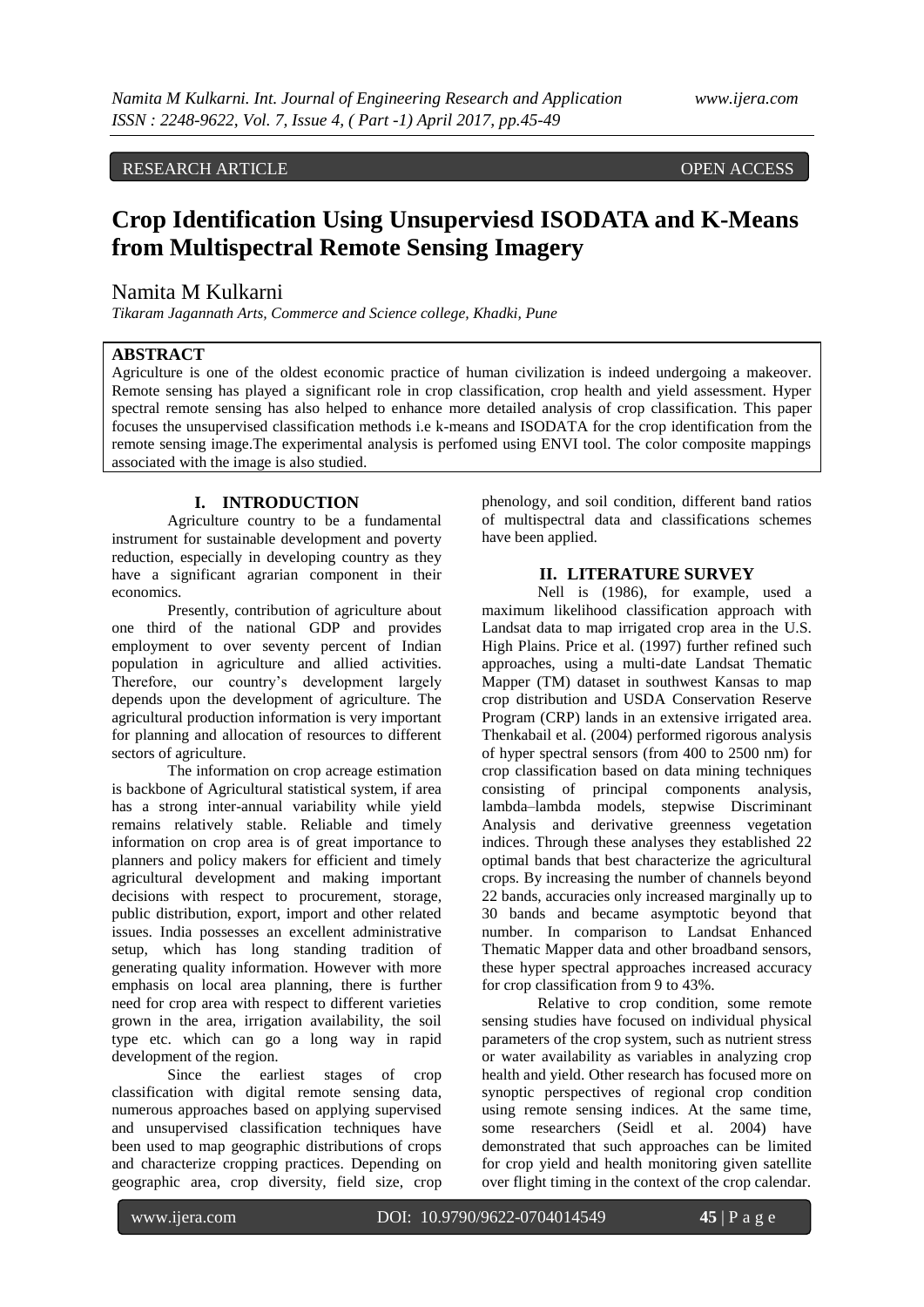The normalized difference vegetation index (NDVI), vegetation condition index (VCI), leaf area index (LAI), General Yield Unified Reference Index (GYURI), and temperature crop index (TCI) are all examples of indices that have been used for mapping and monitoring drought and assessment of vegetation health and productivity (Doraiswamy et al. 2003, Ferencz et al. 2004, Prasad et al. 2006). Wang et al. (2005), for example, used satellite remote sensing of NDVI to provide characterizations of landscape level patterns of net primary productivity within the U.S. Great Plains, and Kogan et al. (2005) used vegetation indices from Advanced Very High Resolution Radiometer (AVHRR) data to model corn yield and early drought warning in China.

Hadria et al. (2006) provides an example of developing leaf area indices from four satellite scenarios to estimate distribution of yield and irrigated wheat in semi-arid areas. Zhang et al. (2005) have also modified leaf area indices based on MODIS (MODerate resolution Imaging Spectrometer) using a climate-variability impact index (CVII) related to contributions to monthly anomalies in annual crop growth. Using MODIS the researchers were able to establish the relationship between CVII and LAI to accurately model regional crop forecasts.

In addition, to refine regional crop forecasting, researchers have modified standard NDVI approaches using crop yield masking. This technique involves restricting analysis to a subset region's pixels rather than using all the pixels in the scene. According to work by Kastens et al. (2005) yield correlation masking is shown to have comparable performance to cropland masking across eight major U.S. crop forecasting scenarios. Jensen (2007) provides further examples of the broad range of popular vegetation indices used in remote sensing of agricultural systems.

Recent research has documented radar as a tool for crop monitoring. Chen and Mcnairn(2006) used radar, for example, in rice monitoring within Asia. In their work, they found that backscatter increases significantly during short periods of vegetation growth, which can be used to differentiate rice fields from other land cover.

Recent commercial satellites with fine spatial resolution have also proven of value in mapping crop growth and yield. Yang et al. (2006) used Quick Bird satellite imagery for mapping plant growth and yield patterns within grain sorghum fields as compared with airborne multispectral image data. The results suggest Quick Bird data and airborne spectral data were equally useful. Although satellite remotely sensed data have historically been used for assessing specific crop stress parameters, such as indications of nitrogen stress (Reyniers and

Vrindts 2006), more detailed insights regarding crop condition are being gained using hyperspectral remote sensing, thermal radiometers, and related devices. Such approaches have also contributed to effective uses of these data in precision agriculture (Yang et al. 2004). Hyper-spectral sensors and related techniques can also be used toestimate various other crop biophysical and biochemical parameters, such as leaf nitrogen content, leaf chlorophyll content, and associated factors related to soil moisture (Goel et al. 2003). Ye et al. (2006) used hyper-spectral images to predict tree crop yield in citrus groves, Vijaya-Kumar and colleagues (2005) used an infrared thermometer and spectral radiometer for screening germplasm and stress in castor beans, while Nicholas (2004) used visible, near infrared, and thermal sensors to assess crop conditions.

Vegetation stages of development (phenology) are influenced by a variety of factors such as available soil moisture, date of planting, air temperature, day length, and soil condition. These factors therefore also influence plant conditions and their productivity. For example, corn crop yields can be negatively impacted if temperatures are too high at the time of pollination. For this reason, knowing the temperature at the time of corn pollination could help forecasters better predict corn yields.

McMaster (2004) has summarized the importance of phenology, asserting that, 'Understanding crop phenology is fundamental to crop management, where timing of management practices is increasingly based on stages of crop development. Simulating canopy development is also critical for crop growth models, whether to predict the appearance of sources and sinks, determining carbon assimilation and transpiration, partitioning carbohydrates and nutrients, or determining critical life cycle events such as anthesis and maturity.' During the era during which Landsat was temporarily privatized (see also Goward et al., in this volume) after the 1990s, some remote sensing scientists begin experimenting with the use of coarse spatial resolution (1.0 km) imagery (also see Justice et al., in this volume). These data were free, and they allowed for a synoptic view of the conterminous U.S. on a daily to bi-daily temporal frequency. As methods were developed for cloud removal or minimization, new high temporal (weekly to biweekly) cloud-free or near cloud-free datasets were made freely available for a variety of applications and research endeavors. In the early 1980s, Badhwar and Henderson (1981) published a paper in the Agronomy Journal describing the use of spectral data for characterizing terrestrial vegetation development. In 1990, Lloyd described the use of a shortwave vegetation index (the Normalized Difference Vegetation Index (NDVI)) for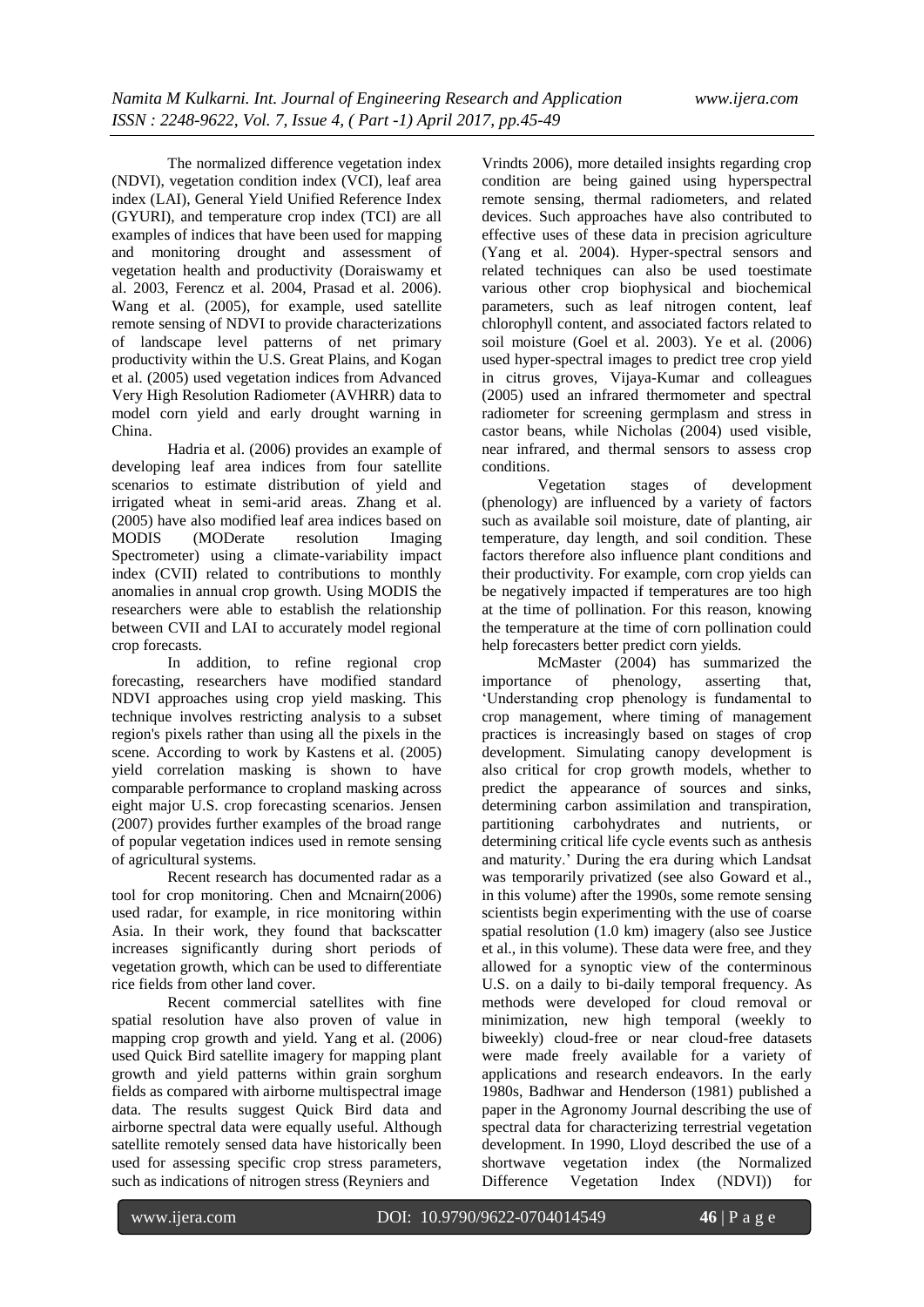characterizing phenological stages of plant development for terrestrial land cover, and in 1994, Reed et al. described how high temporal resolution NDVI datasets could be used to examine variability in interannual phenology at the continental scale. Using coarse spatial resolution and high temporal resolution data, for the first timeplant response to varying growing conditions could be examined at or near a continental scale, for example, the conterminous US. Since the publication of the manuscripts referenced above, many studies that followed used AVHRR NDVI datasets for such tasks as assessing crop relative condition and making yield forecasts (Steven et al. 1983, Quarmby et al. 1993, Groten 1993, Kastens et al. 2005), characterization of Central Great Plains grass life forms (Reed et al. 1996, Tieszen et al. 1997), studying vegetation response to intra- and interannual climatic variation (Yu et al. 2003, Breshears et al. 2005), and for many other agriculturally related purposes.

Crop biophysical characterization Quantitative techniques can be applied to the spectral data, whether acquired from close-range or by aircraft or satellite-based sensors, in order to estimate crop status/condition. The technology is capable of playing an important role in crop management by providing at least the following types of information:

1. fraction of vegetative cover,

- 2. chlorophyll content,
- 3. green leaf area index, and,
- 4. other measurable biophysical parameters



**Figure 1.** Crop biophysical characterization

A twelve month, hypothetical NDVI temporal response curve for vegetation. Additionally, the vegetation metrics are displayed to show their relation to both NDVI values and time (after Reed et al. 1994). ENVI 4.4 ENVI combines advanced spectral image processing and proven geospatial analysis technology with a modern, userfriendly interface. Whether you use panchromatic, LiDAR, SAR, multispectral or hyperspectral

imagery, ENVI has the latest processing and analysis tools to help you extract meaningful information to make better decisions.

ENVI 4.4 introduces the - a robust suite of tools designed to access quickly

And perform common image processing tasks. This reduces the number of steps and produces specific geospatial information products, and easily allows:

- $\triangleright$  Perform change detection
- Assess vegetation delineation and stress detection
- $\triangleright$  Produce spectral analogues to find similar materials
- $\triangleright$  Pan-sharpen images
- $\triangleright$  Detect lines of communication
- $\triangleright$  Find watercraft
- Measure relative water depth

#### **Classification Methods:**

The classification techniques are divided into two types i.e supervised and unsupervised classification.

#### **Supervised classification:**

This needs the background knowledge of study area obtained by external sources or field work. The training fields are used to train the computer in recognizing different categories, The selection of training fields is based on optical properties of each category, field observations at known locations, Ariel and ground photographs. Interpreter inputs single pixel, the algorithm adds up the neighbor pixels with similar pixel values with one initially selected.

## **Unsupervised Classification:**

This needs no prior knowledge about study area. It classifies the pixels with spectral classes by examining the pixels of similar DLs. The clusters with similar spectral characteristics are grouped together. It is based on selecting discrimination space and clustering algorithms.

## **1. K- Means clustering:**

- 1) A set number of cluster centres are positioned randomly through the spectral space.
- 2) Pixels are assigned to their nearest cluster.
- 3) The mean location is re-calculated for each cluster.
- 4) Repeat 2 and 3 until movement of cluster centres is below threshold. Assign class types to spectral clusters

#### **2. ISO- DATA - The Iterative Self-Organizing Data analysis technique (ISODATA):**

- Extends k-means. Also calculate standard deviation for clusters.
- $\Box$  After stage 3 we can either:
- Combine clusters if centres are close.
- Split clusters with large standard deviation in any dimension.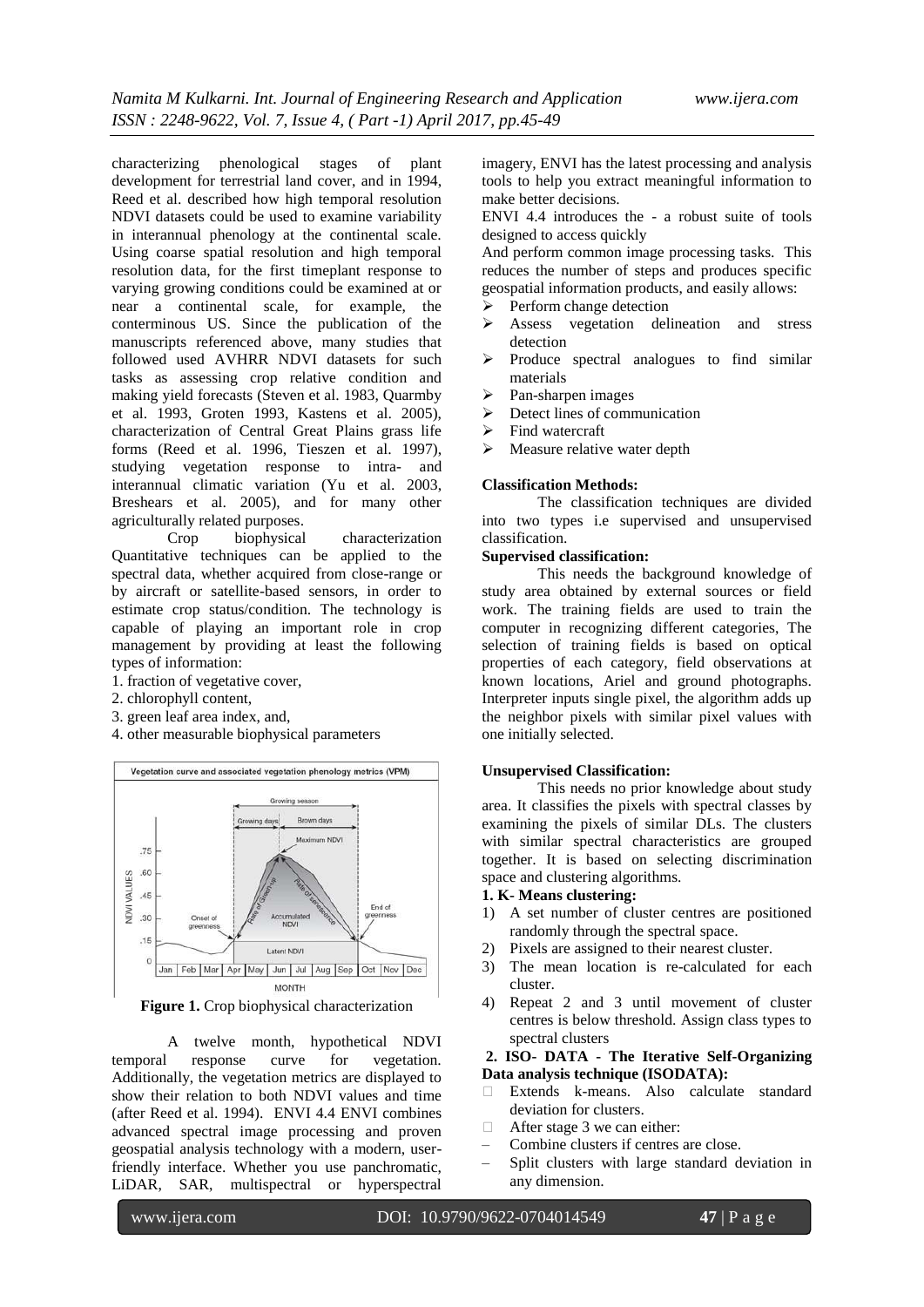- Delete clusters that are to small.
- □ Then reclassify each pixel and repeat.
- $\Box$  Stop on max iterations or convergence limit.
- Assign class types to spectral clusters.

## **III. RESULTS AND DISCUSSION**

The crop identification goes through following steps in ENVI tool.

## **1] Pre- processing step:**

This involves the geometric and radiometric correction of available image. Then it is further processed for various filtering methods. The image is processed under various filtering techniques like low pass, high pass, Gaussian, Median and Laplacian. From observations it is seen that Gaussain Equalization provides the best clarity of the original image.



**Figure.2** Original Image



**Figure.3** Filtered Image

#### **2] Classification:**

The image is processed through ISO-DATA and Kmeans classification are the results are given as follows:



**Figure.4** ISO- data classification



**Figure. 5** K- Mean's classification

3] Observations and statistical recordings: The observations and statistical recordings performed using ENVI tool using Unsupervised classification. The table 1. below gives the classification results for the both methods.

| Table 1. Class Distribution Summary for the |
|---------------------------------------------|
| <b>ISODATA</b> and K-Means classification   |

|               | <b>ISODATA</b><br><b>Classification</b>                                     | <b>K</b> means                                                                 |
|---------------|-----------------------------------------------------------------------------|--------------------------------------------------------------------------------|
| Water<br>body | 241,763<br>points<br>$(13.395\%)$                                           | 286,353<br>points<br>$(15.866\%)$                                              |
|               | (96,705,200.0000)<br>Meters <sup>2</sup>                                    | (114, 541, 200.0000<br>Meters <sup>2</sup>                                     |
| crops:        | 409,378<br>points<br>(22.683%)<br>(163,751,200.0000)<br>Meters <sup>2</sup> | 448,654<br>points<br>(24.859%)<br>(179, 461, 600.0000)<br>Meters <sup>2</sup>  |
| hilly<br>area | 246,273<br>points<br>(13.645%)<br>(98,509,200.0000<br>Meters <sup>2</sup>   | 405,176<br>points<br>$(22.450\%)$<br>(162,070,400.0000)<br>Meters <sup>2</sup> |
| barren        | 370.143<br>points                                                           | 387,725<br>points                                                              |

www.ijera.com DOI: 10.9790/9622-0704014549 **48** | P a g e